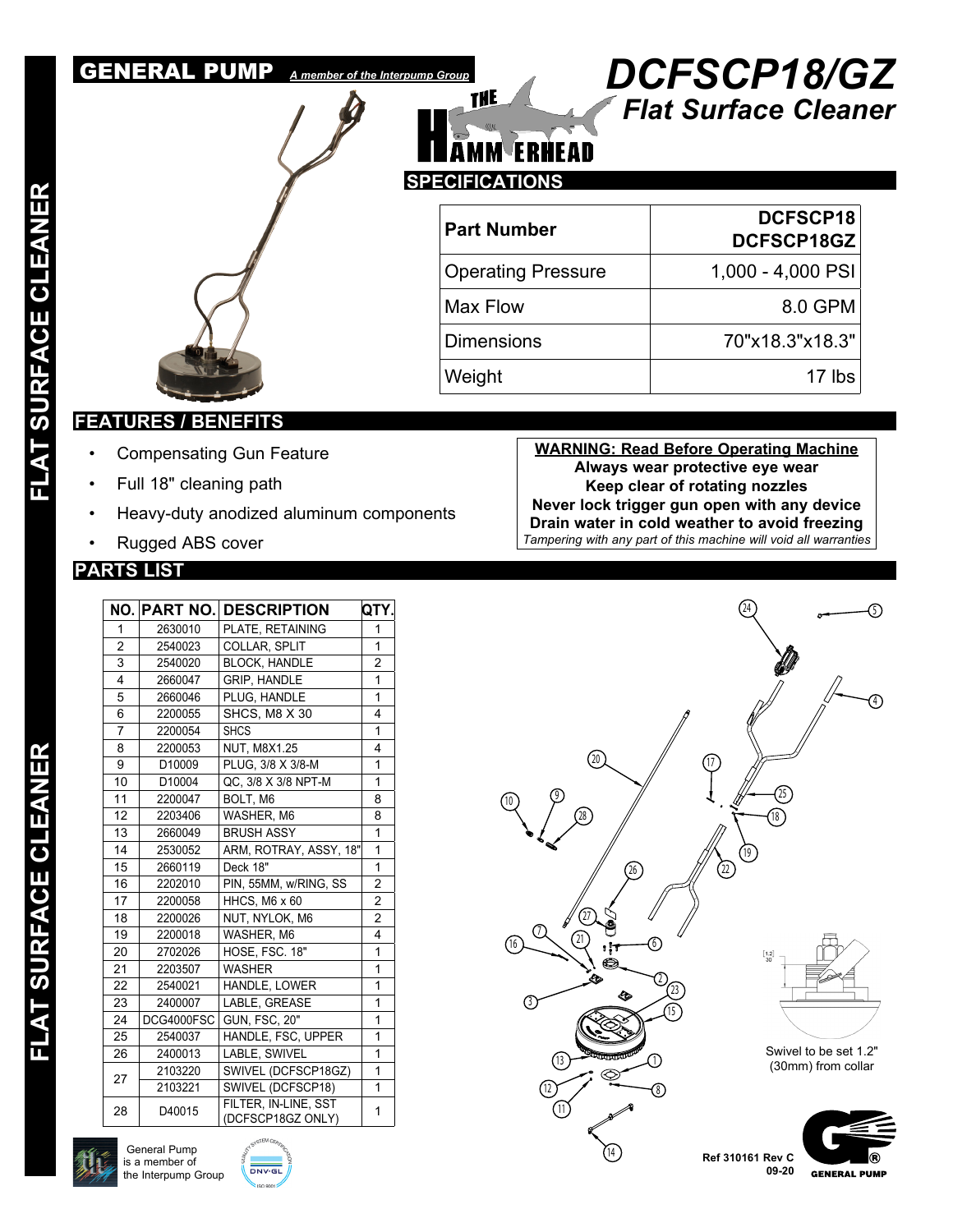# GENERAL PUMP *A member of the Interpump Group DCFSCP18/GZ Flat Surface Cleaner*

#### **REPAIR KITS**

#### **Rotary Head Kit - Major:**

P/N 2100372 (DCFSC18GZ) P/N 2100373 (DCFSCP18) Includes items 2, 3, 4, 5, 6, 7, 8, 9, 10, 11, 12, 13, 14, 15 and 17

**Rotary Head Kit - Minor:** P/N 2100203 Includes items 8, 9, 11, and 13 **Complete Rotary Head Kit:**

P/N 2103220 (DCFSCP18GZ) P/N 2103221 (DCFSCP18) Includes all items

**Optional Caster Kit:** P/N 2100200

| NO.            |         | <b>PART NO. DESCRIPTION</b> | QTY.           |
|----------------|---------|-----------------------------|----------------|
| 1              | 2500010 | <b>HOUSING (DCFSCP18GZ)</b> |                |
|                | 2500011 | <b>HOUSING (DCFSCP18)</b>   |                |
| 2              | 2520030 | <b>RETAINER, BEARING</b>    |                |
| $\overline{3}$ | 2520028 | <b>RETAINER, BEARING</b>    | 1              |
| 4              | 2520027 | SPACER, BEARING             | $\overline{2}$ |
| 5              | 2640004 | BEARING (DCFSCP18GZ)        | 2              |
|                | 2640015 | BEARING (DCFSCP18)          |                |
| 6              | 2701012 | O-RING                      | 1              |
| 7              | 2701011 | O-RING                      | 1              |
| 8              | 2701010 | O-RING                      | 1              |
| 9              | 2720007 | <b>SPRING</b>               | 1              |
| 10             | 2530008 | <b>PIN</b>                  | $\overline{2}$ |
| 11             | 2530007 | <b>STEM. SMALL</b>          | 1              |
| 12             | 2520029 | SNAP RING                   | 3              |
| 13             | 2710000 | <b>BACK UP RING</b>         | 1              |
| 14             | 2520113 | <b>STEM</b>                 | 1              |
| 15             | 2200092 | SCREW, M5 X 16              | 3              |
| 16             | 2200050 | <b>WASHER</b>               | 3              |
| 17             | 2500012 | <b>RETAINER, BEARING</b>    | 1              |
| 18             | 2640012 | ZERK, GREASE (DCFSCP18GZ)   | 1              |



### **HARDWARE KIT 2100253**



| È   |
|-----|
|     |
| $6$ |
|     |

| NΟ |                    | <b>PART NO DESCRIPTION</b> | <b>QTY</b> |
|----|--------------------|----------------------------|------------|
|    | 2200058            | HHCS, M6x60                |            |
|    | 2200026            | I NUT. NYLOK. M6           |            |
| વ  | 2200018            | WASHER, M6                 |            |
|    | 2202010            | PIN, 55MM, W/RING, SS      |            |
| 5  | D <sub>10079</sub> | PLUG, 3/8 x 3/8-M          |            |
| 6  | D <sub>10075</sub> | COUPLER, 3/8 x 3/8-M       |            |